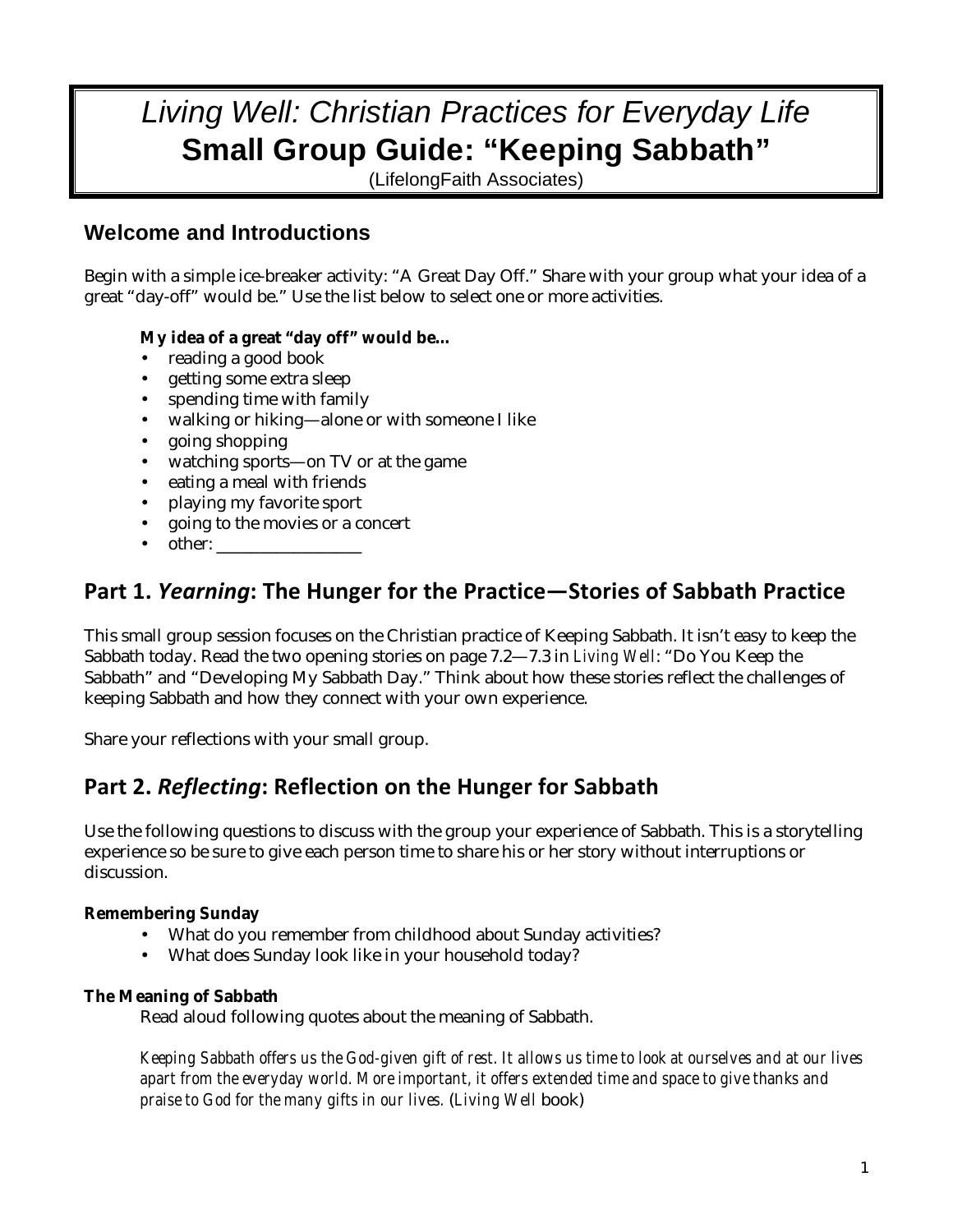*Sabbath is more than the absence of work; it is a day when we partake of the wisdom, peace and delight that grow only in the soil of time—time consecrated specifically for play, refreshment and renewal. Many of us, in our desperate drive to be successful and care for our many responsibilities, feel terrible guilt when we take time to rest. But the Sabbath has proven its wisdom over the ages. The Sabbath gives us the permission we need to stop, to restore our souls. As part of the Judeo-Christian tradition, it is already woven into the fabric of our society. Many of us still recall when, not long ago, shops and offices were closed on Sundays. Those quiet Sunday afternoons are embedded in our cultural memory.* (Wayne Muller)

*Sabbath keeping is not about taking a day off but about being recalled to our knowledge of and gratitude for God's activity in creating the world, giving liberty to captives, and overcoming the powers of death.* (Dorothy C. Bass)

*Sabbath is a discipline and practice in which we ask, consider, and answer the questions that will lead us into a complete and joyful life. As such, the Sabbath is a teaching that has the potential to redirect and transform all our existence, bringing it into more faithful alignment with God's life-building and lifestrengthening ways.* (Norman Wirzba)

Use the following questions to reflect on you understanding of Sabbath. Then share your reflections with your group.

- What does Sabbath mean to you? to your family?
- How do you mark the Sabbath in your life today? When in your week or year do you experience real Sabbath? Where do you go, what do you do, and who are you with? How do these places, activities, and people contribute to this experience of rest and renewal?
- What makes keeping Sabbath so difficult today?

## Part 3. Exploring: The Christian Practice of Keeping Sabbath

Keeping Sabbath is central to the Christian faith and it has it roots in the faith of the Jewish people.

Begin by prayerfully reading the two primary texts about the command to keep the Sabbath on page 7.6. Read Exodus (20:8-11) with its commandment to "remember" the Sabbath that is grounded in the story of creation. Then read Deuteronomy (5:12-15) with its the commandment to "observe" the Sabbath that sees to it that no one, not even animals, will work without respite.

### **1. The Jewish Practice of Keeping Sabbath**

Shabbat—the Jewish Sabbath—is the heart of Judaism. In observant Jewish homes, Shabbat begins each Friday night at sundown as a woman lights the Sabbath candles. Until the following sundown, all activities associated with work or commerce are prohibited.

Begin by reading "The Jewish Practice of Keeping Sabbath" on page 7.7 in *Living Well*.

Continue your exploration by reading the following essay from MyJewishLearning.com.

The Sabbath (in Hebrew, Shabbat, pronounced shah-BAHT—or in some communities, Shabbos, "SHAH-bis") may be Judaism's most distinctive and characteristic practice, as well as one of its most pervasive and long-lasting gifts to Western civilization. A weekly 25 hour observance, from just before sundown each Friday through the completion of nightfall on Saturday, Shabbat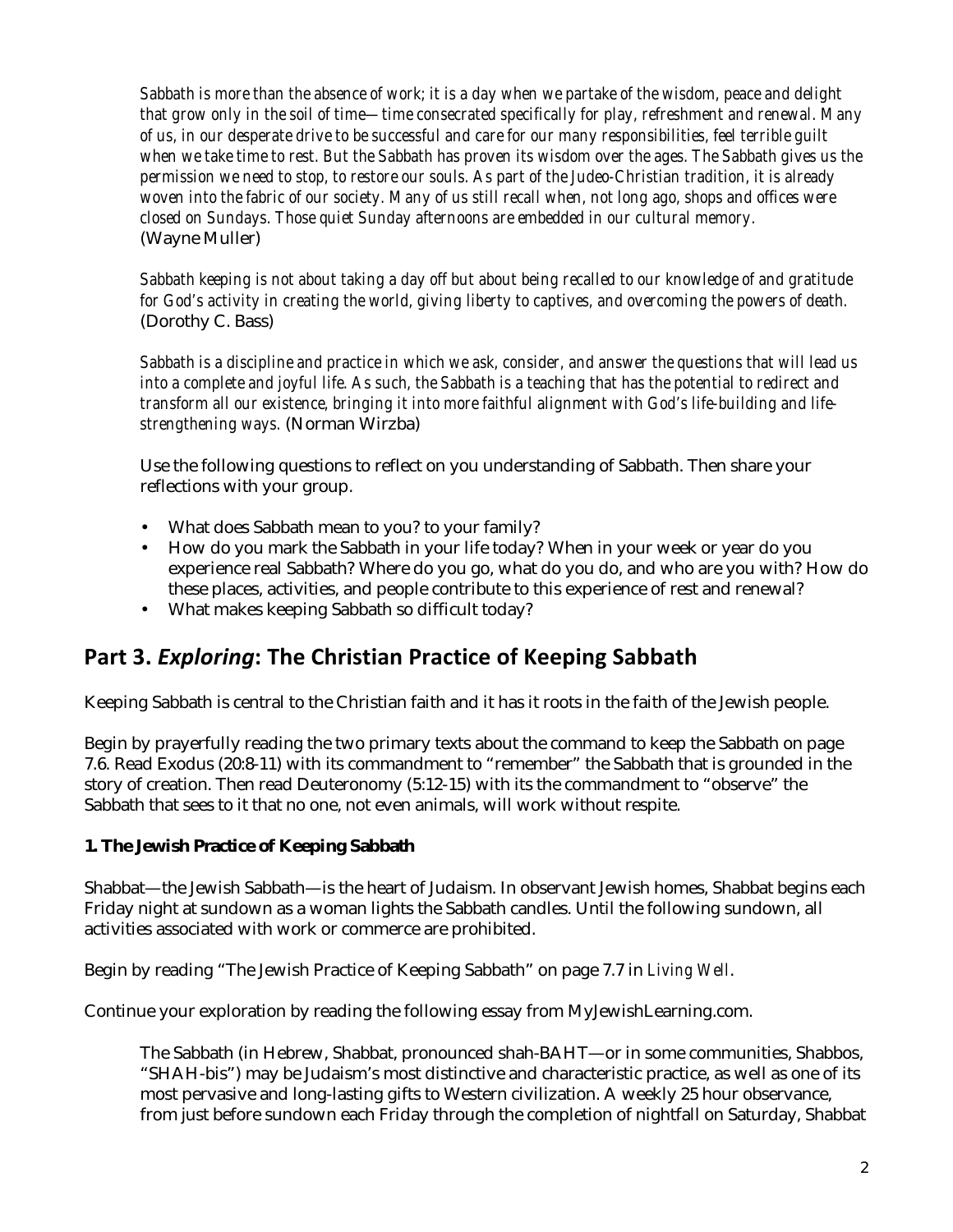is more than just a day off from labor. It is a day of physical and spiritual delights that is meant to illuminate certain key concepts in the traditional Jewish perception of the world.

*Themes and Theology:* Shabbat is portrayed in the Bible as the pinnacle of the creation of the universe, and its observance can be seen as a reminder of the purposefulness of the world and the role of human beings in it. Shabbat also serves as a memorial to God's act of rescuing the Israelites from slavery in Egypt by setting aside a day for personal autonomy and freedom from the harsh demands of labor. The traditional Shabbat is portrayed in Jewish liturgy, song, and story as a day of joy, a sanctuary from travails, and even a foretaste of the perfected world that will someday be attained.

*History and Development:* Shabbat, like many important facets of Judaism, has its origins in the Torah, where it is most notable as a day of complete cessation of labor. The prophetic tradition portrays it as a day of pleasures as well. The Rabbis spelled out their understanding of forbidden "labor" in a complex series of restrictions on productive activities of many sorts. They also prescribed festive meals and ceremonies for every part of the day. The varieties of Shabbat observances and customs over the ages and around the world illustrate the adaptation of Jews in many societies to new realities and new ideas.

*At Home:* One constant theme in Shabbat observance across time and territory is the centrality of home life with family members and guests. Preparation for Shabbat begins as early as midweek in some households, and its arrival is marked by the spiritual illumination of a candlelighting ceremony. Rabbinic tradition mandates three Shabbat meals, two begun with a special kiddush ("sanctification") recited over wine. Family meals are occasions for singing, studying, and celebrating together, as well as for consuming distinctive Shabbat foods.

*In the Community:* Shabbat observance in the public sphere is focused on the synagogue, from the lively welcoming service, Kabbalat Shabbat, to the pensive farewell ceremony, Havdalah. The daily round of prayer services is augmented and endowed with a unique atmosphere. Special melodies are used, and the familiar prayers are supplemented with passages in prose and poetry extolling God for the divine gift of the Shabbat and its delights. At the major worship service on Saturday morning, a portion of the Torah is read aloud as part of a year-long cycle, supplemented by a passage from one of the prophetic books (called a haftarah). (http://www.myjewishlearning.com/practices/Ritual/Shabbat\_The\_Sabbath.shtml?PRRI)

Here are several other ways to continue your exploration of the Jewish practice of keeping Sabbath.

- Show the Sabbath segment with the "Sabbath Prayer" song from the film, *Fiddler on the Roof* followed by a presentation on Sabbath (see below).
- Have a rabbi or observant Jew (or Jewish family) explain how families keep Sabbath, the Jewish tradition of Sabbath-keeping, and what this practice means to them today.
- Conduct a demonstration of Shabbat as it is celebrated at home. Use page 7.7 in *Living Well* as a guide. Go to www.MyJewishLearning.com (Practices – Shabbat) for more extensive information. This could be conducted by a Jewish family.

Conclude by discussing the following questions:

- Why is Sabbath so important in the Jewish tradition?
- What can we learn from the Jewish observance of Sabbath?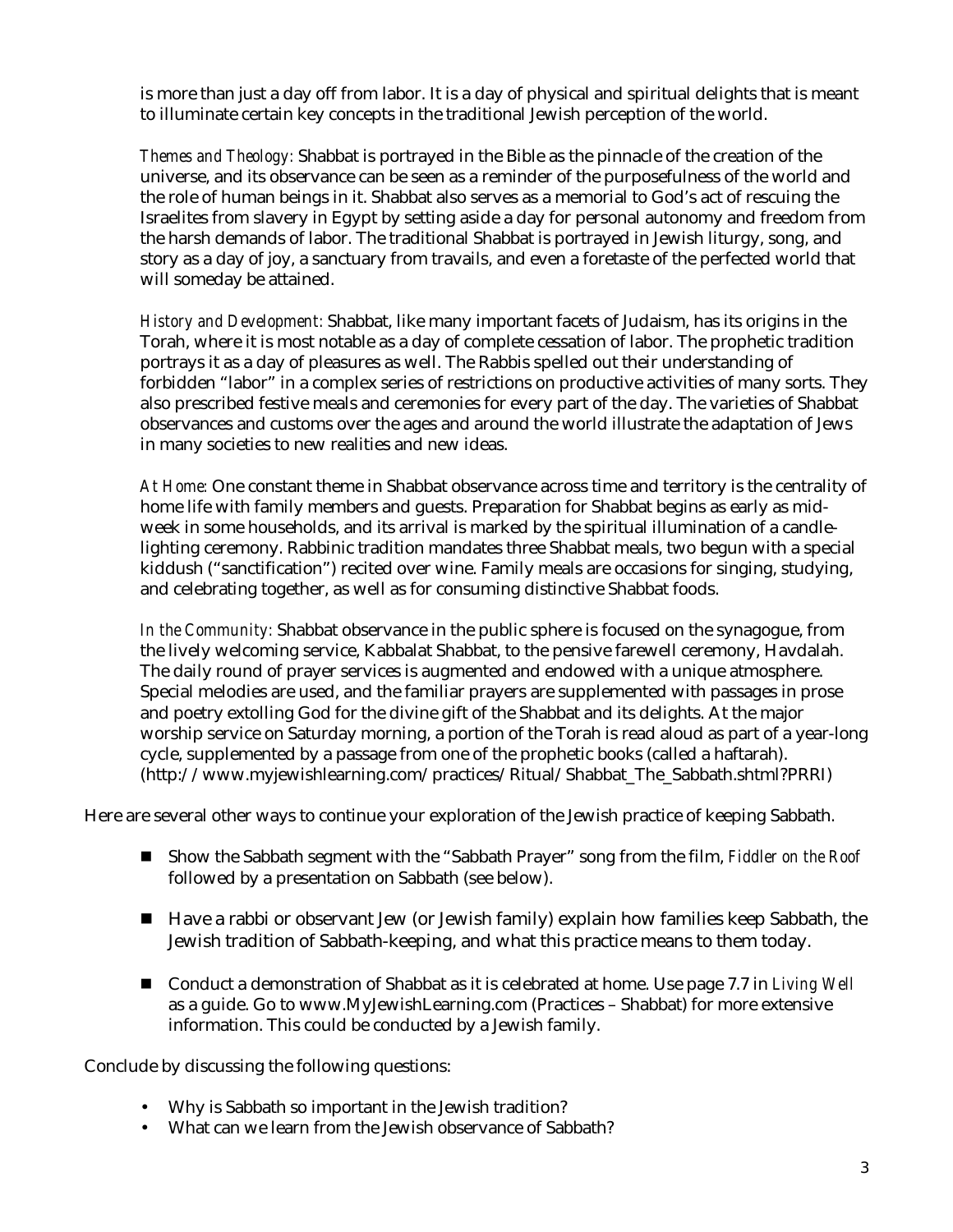### **2. The Christian Practice of Sabbath**

Continuing your exploration of Sabbath by reading the "Christian Practice of Sabbath" on pages 7.8— 7.10 in *Living Well*.

For further background on the development of the "Christian Sabbath" read the following summary by Robert Kruschwitz.

#### **Reflection of the Christian Practice of Sabbath (Robert Kruschwitz)**

Jesus' resurrection on Sunday was the catalyst for "the eighth day" innovation in the early church. The early Christians now were convinced that God's creative activity extended beyond the seven-day week, and so the first day, Sunday, was also the eighth day of God's work.

Their dedication of Sunday for gathering and worship grew out of the post-resurrection appearances of the Lord. "These provided not only the proof of the resurrection (for alternative explanations for the empty tomb already were emerging)," David Capes notes, "but also the lively expectation that the risen Jesus would be present with Christians as they gathered."

The initial resurrection appearances of Jesus took place on "the first day of the week." On Sunday, first the women, then other men disciples, discovered that Jesus' tomb was empty (Luke 24:1-12; cf. Matthew 28:1-10; Mark 16:1-8; John 20:1, 11-18). Two disciples journeying to Emmaus from Jerusalem "on that same day" recognized their risen Lord when he broke bread for them to eat. Later that evening the two disciples returned to Jerusalem to share their story only to hear that the Lord had appeared to Simon, too (Luke 24:13-35). That evening, as they celebrated the good news, Jesus appeared before the entire group and commissioned them to preach repentance and forgiveness to all nations (Luke 24:36-49; cf. John 20:19-23). The gospel of John records that because Thomas was not present at this meeting, the Lord appeared at their gathering "a week later" (on Sunday) to remove that disciple's doubts (20:24-29).

As they gathered in homes and at the Temple (Acts 2:46; 5:42) on "the first day of the week" (e.g., Acts 20:7-12; 1 Corinthians 16:2), the disciples broke bread, prayed, interpreted Scripture, rehearsed the good news, and prepared for ministry. By the end of the first century the designation "the first day of the week," which reflects a Jewish way of reckoning time, was replaced by a uniquely Christian term, "the Lord's Day" (Revelation 1:10). The Didache (c. A.D. 50-150) instructs, "Every Lord's day, gather together, eat a meal, and give thanks after having first confessed your sins, that your sacrifice may be pure (14.1, Ivan Lewis translation). These Sunday gatherings probably began early among Palestinian Jewish Christians and became common practice throughout the church by the mid-second century.

Paul warned Gentile believers in Colossae not to let others force them to keep the Jewish Sabbath, since it is only a shadow of things to come, while the substance belongs to Christ (Colossians 2:16-17). Apparently, he expected Jewish Christians to continue observing the Sabbath regulations, but he did not require the same of Gentiles who entered the church.

Though "growing anti-Judaism in the second century and beyond meant that some distanced themselves from Jews and their practices," Capes notes that "through the fourth century there is ample evidence that some Christians, even Gentile Christians, continued to observe Sabbath." The Christian theologian Tertullian, in On Prayer (c. 205), wrote as though corporate prayer on the Sabbath were commonplace, and the Apostolic Constitutions in the fourth century taught that both Sabbath and Sunday should be kept as festivals to the Lord. "Those Christians who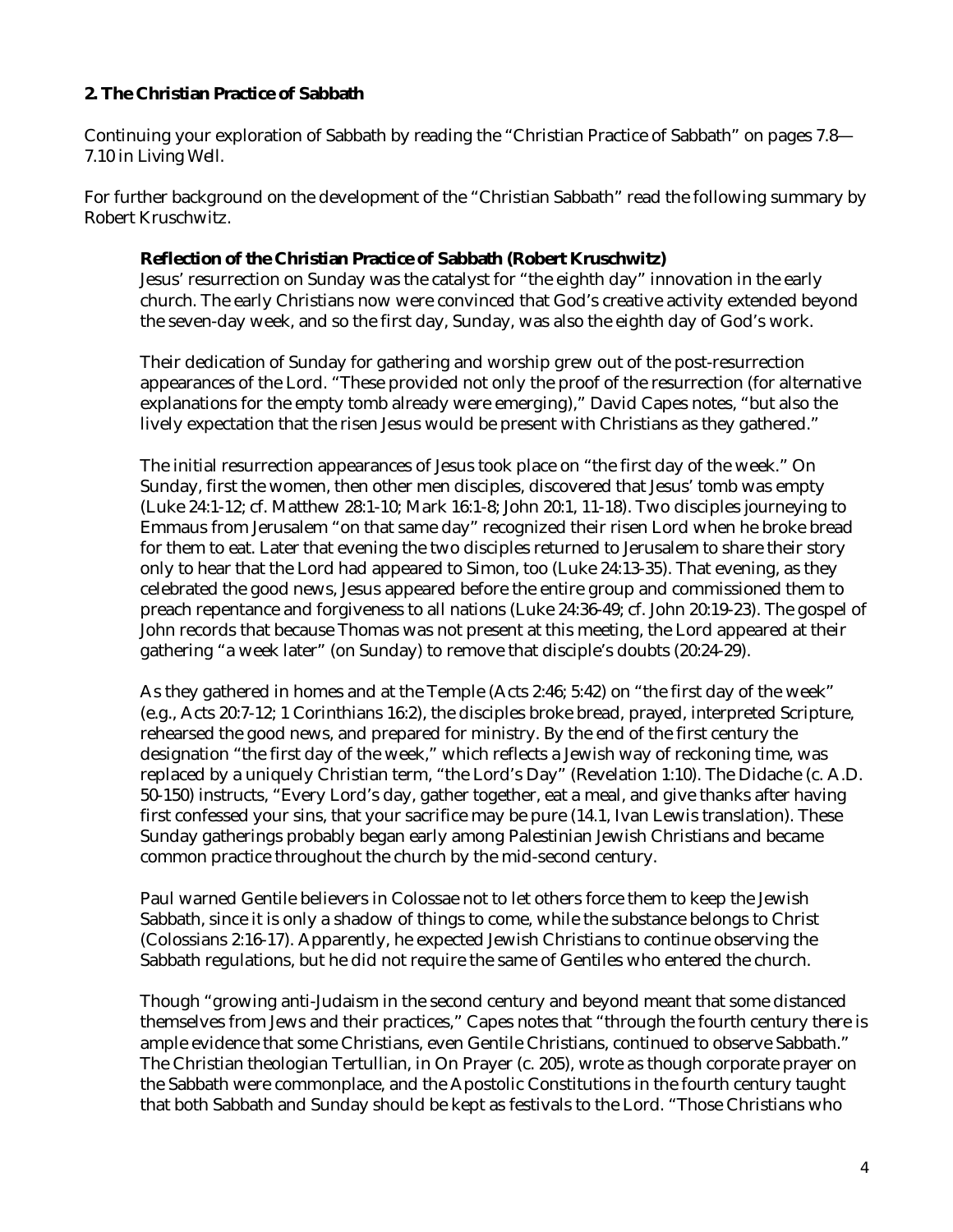maintained a Sabbath practice took their cue from the Lord of the Sabbath, to whom the substance of the new creation belongs."

Emperor Constantine decreed in A.D. 321 that workers should rest on the venerable day of the Sun. Over the next centuries, Christian believers began resting on Sunday and referring to the Lord's Day as "the Sabbath," attaching to the eighth day the significance that is given to the seventh day in the Decalogue.

The story of how Christians came to see Sunday as a day of rest in fulfillment of the Sabbath law is very long and complex. The lesson highlights three ways that Christians through the fourth century related Sabbath to Sunday worship: (1) an early practice of adding Sunday worship to the keeping of Jewish Sabbath on Saturday, (2) a practice of other Christians to worship on Sunday but not observe the Jewish Sabbath, and (3) a later practice of combining Sabbath rest with Christian worship on Sunday. The latter practice became widespread only after Sunday was declared a day for rest from commerce in the Roman Empire.

Conclude by discussing the following questions:

- What new insights into Sabbath did you discover?
- Why did Christians adopt a Sabbath practice?
- How does this Sabbath requirement of no work or commerce honor God and respect human needs?
- How is keeping Sabbath more than just attending church worship?

## Part 4. Living: Application of the Christian Practice to Daily Life

The "Living" section in the "Keeping Sabbath" chapter serves as a guide for reflection and discerning what actions people need to take to develop or strengthen their Sabbath practice.

Begin by reading "Celebrating the Sabbath" on pages 7.11—7.12 in *Living Well*.

#### **1. Developing a Sabbath Practice: Saying "No"—What To Exclude**

Using the worksheet, *Developing a Sabbath Practice*, work through the process of discerning what you need to exclude from your Sabbath. Take time to complete the three questions.

Share with your group several of the things you need to exclude from your Sabbath practice.

#### **2. Developing a Sabbath Practice: Saying "Yes"—What To Include**

Using the worksheet, *Developing a Sabbath Practice*, work through the process of discerning what you need to include in your Sabbath. Review the "Practices for a Simple Sabbath" on the handout, *What Ever Happened to Sunday* for ideas that can help in determining what to include in your Sabbath. Take time to complete the three questions.

Share with your group several of the things you need to include in your Sabbath practice.

#### **3. Developing a Sabbath Practice: Sunday Worship**

Together as a group identify reasons why participating in Sunday worship regularly is an important element of keeping Sabbath.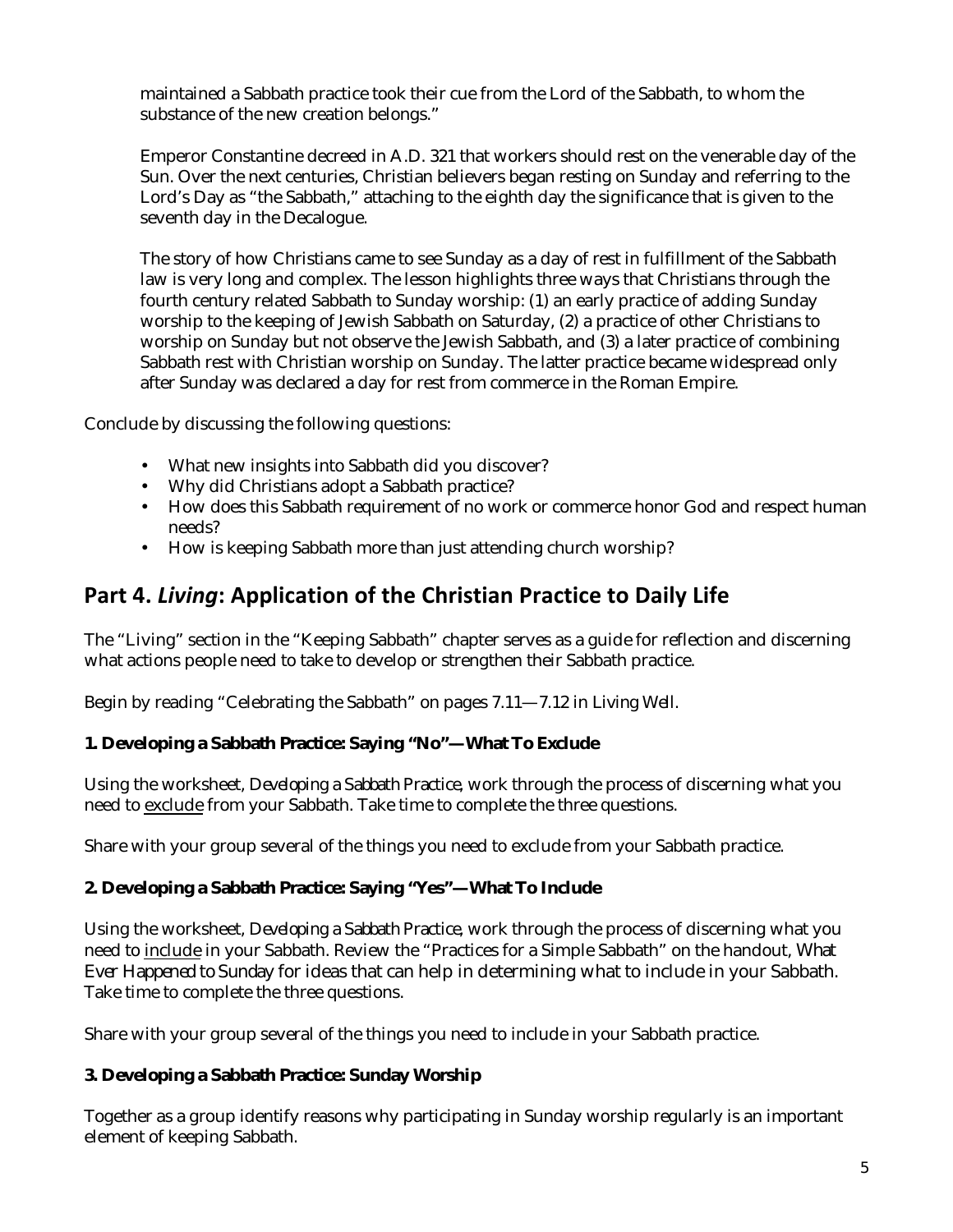Read "Sunday Worship" on p. 7.15 in *Living Well* and then reflect on the following two questions:

- How can you overcome the obstacles to attending church on Sunday?
- How can you prepare for Sunday worship or extend Sunday worship in your home?

Share with your group several of the ways you do (or could) make Sunday worship an integral element of your Sabbath practice.

### **5. Developing a Sabbath Plan**

Take several minutes to decide on which Sabbath strategies you will adopt to strengthen your practice of Keeping Sabbath. Then "script" your Sabbath practice for a month complete with activities (or lack of activities).

Share several ideas from your Sabbath "script" with the members of your group.

After everyone in the group has completed their "script" discuss the following question:

- If you keep Sabbath, how will the rest of your week need to change?
- What will you need to prepare beforehand in order to have a restful Sabbath?
- How might ceasing from work one day a week reshape your life and attitudes on the other six?

Use the handout, *A Month of Sundays* as a way to reflect on your "new" practice of Sabbath. Weekly, you can review your experience and seek ways to strengthen your Sabbath practice.

## Part 5. Praying: Prayer for the Practice

Close the session by praying the "Prayer for the Sabbath" together as a group (on page 7.16).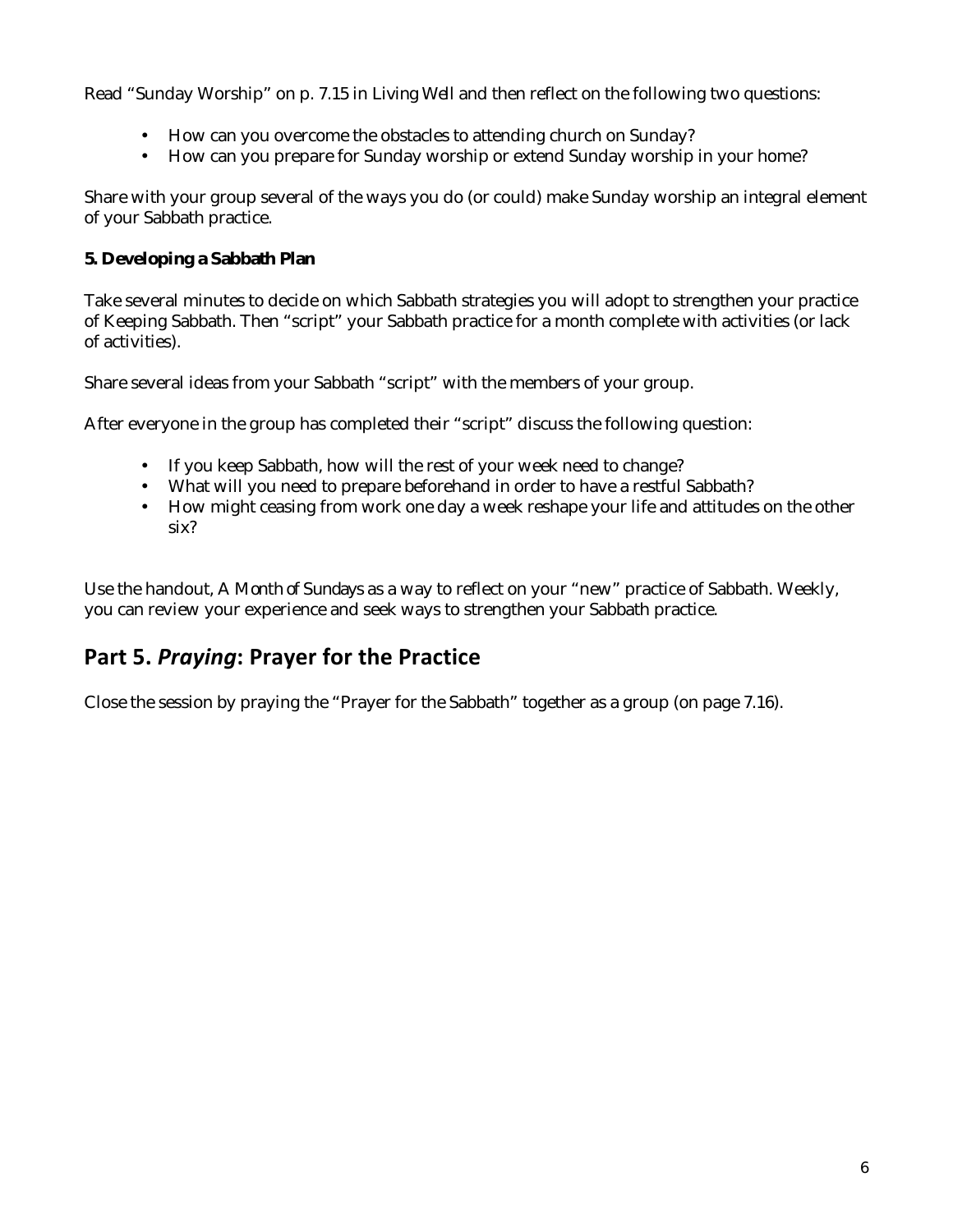## **What Ever Happened to Sunday? Wayne Muller**

(Adapted from *Sabbath: Remembering the Sacred Rhythm of Rest and Delight* by Wayne Muller. New York: Bantam Books, 1999.)

## **Busyness Of Modern Life**

In the relentless busyness of modern life, we have lost the rhythm between action and rest. As the founder of a public charity, I visit the offices of wealthy donors, crowded social-service agencies and the small homes of the poorest families. Remarkably, within this mosaic there is a universal refrain: "I am so busy." I speak with people in business and education, doctors and day-care workers, shopkeepers and social workers, parents and teachers, nurses and lawyers, students and therapists, community activists and cooks. The more our life speeds up, the more we feel weary, overwhelmed and lost. Despite our good hearts and equally good intentions, our life and work rarely feel light, pleasant or healing. Instead, as it all piles endlessly upon itself, the whole experience of being alive begins to melt into one enormous obligation. It becomes the standard greeting everywhere: "I am so busy." We say this to one another with no small degree of pride, as if our exhaustion were a trophy, our ability to withstand stress a mark of real character. The busier we are, the more important we seem to ourselves and, we imagine, to others. To be unavailable to our friends and family, to be unable to find time for the sunset (or even to know that the sun has set at all), to whiz through our obligations without time for a single mindful breath—this has become the model of a successful life.

Because we do not rest, we lose our way. We miss the compass points that show us where to go. We lose the nourishment that gives us succor. We miss the quiet that gives us wisdom. Poisoned by the hypnotic belief that good things come only through tireless effort, we never truly rest. And for want of rest, our lives are in danger.

How have we allowed this to happen? This was not our intention; this is not the world we dreamed of when we were young and life seemed full of possibility and promise. How did we get so terribly rushed in a world saturated with work and responsibility, yet somehow bereft of joy and delight?

## **We Have Forgotten The Sabbath**

Most spiritual traditions prescribe some kind of Sabbath, time consecrated to enjoy and celebrate what is beautiful and good—time to light candles, sing songs, worship, tell stories, bless our children and loved ones, give thanks, share meals, nap, walk and even make love. It is time to be nourished and refreshed as we let our work, our chores and our important projects lie fallow, trusting that there are larger forces at work taking care of the world when we are at rest.

Sabbath time is a revolutionary challenge to the violence of overwork, because it honors the necessary wisdom of dormancy. If certain plant species do not lie dormant during winter, the plant begins to die off. Rest is not just a psychological convenience; it is a spiritual and biological necessity. Perhaps this is why, in most spiritual traditions, "Remember the Sabbath" is more than simply a lifestyle suggestion. It is a commandment, an ethical precept as serious as prohibitions against killing, stealing and lying. How can forgetting the Sabbath—forgetting to be restful, sing songs and find nourishment and delight—possibly be morally and socially dangerous?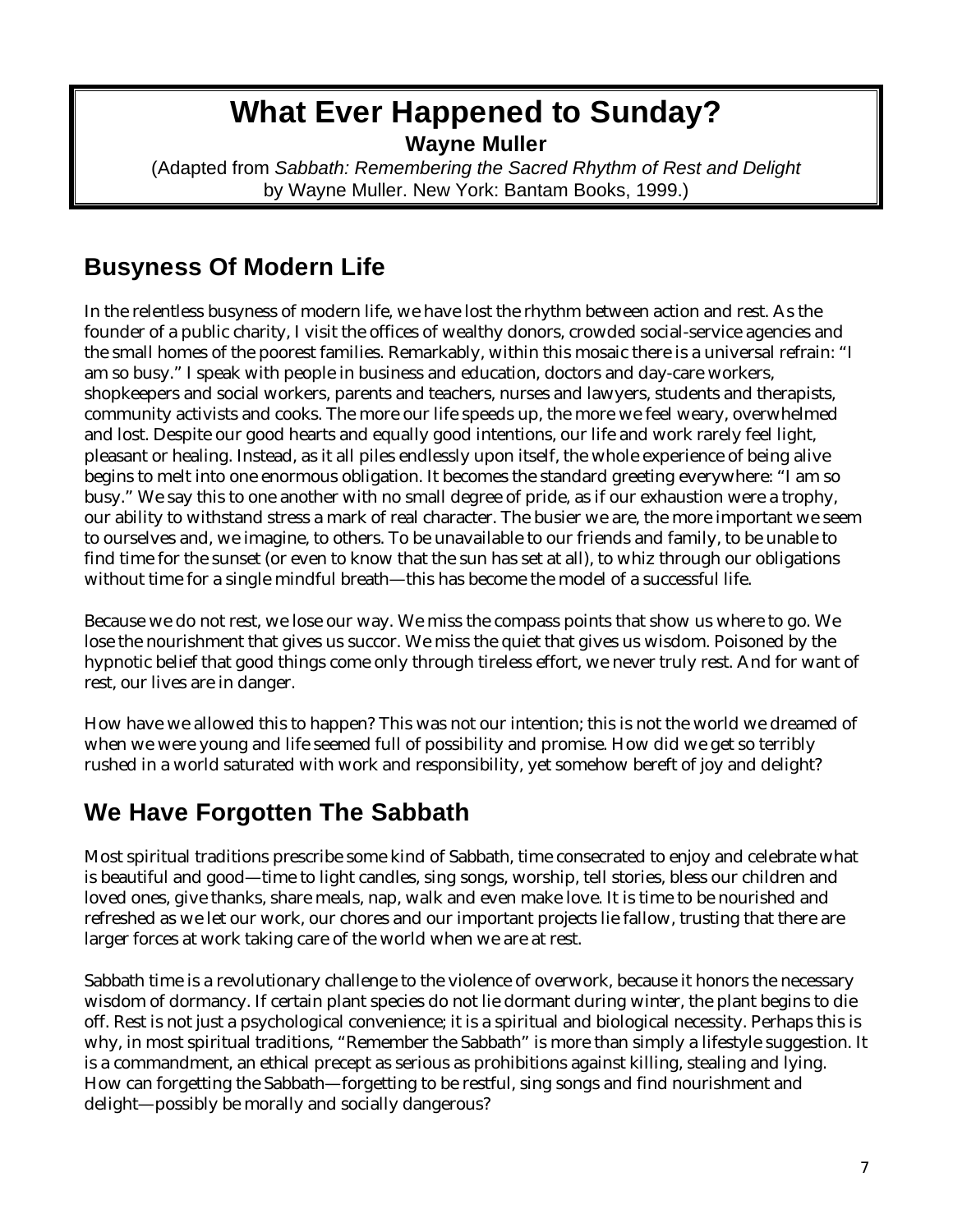Roger is a gifted, thoughtful physician. Physicians are trained to work when they're exhausted, required to perform when they are sleep-deprived, hurried and overloaded. "I discovered in medical school," Roger told me, "that the more exhausted I was, the more tests I would order. I was too tired to see precisely what was going on with my patients. I could recognize their symptoms and formulate possible diagnoses, but I couldn't hear precisely how it fit together. So I would order tests to give me what I was missing. "But when I was rested—if I had an opportunity to get some sleep, or meditate, or go for a quiet walk—I could rely on my intuition and experience to tell me what was needed. If there was any uncertainty, I would order a specific test to confirm my diagnosis. But when I was rested and could listen and be present, I was almost always right."

Sabbath is more than the absence of work; it is a day when we partake of the wisdom, peace and delight that grow only in the soil of time—time consecrated specifically for play, refreshment and renewal. Many of us, in our desperate drive to be successful and care for our many responsibilities, feel terrible guilt when we take time to rest. But the Sabbath has proven its wisdom over the ages. The Sabbath gives us the permission we need to stop, to restore our souls. As part of the Judeo-Christian tradition, it is already woven into the fabric of our society. Many of us still recall when, not long ago, shops and offices were closed on Sundays. Those quiet Sunday afternoons are embedded in our cultural memory.

Much of modern life is specifically designed to seduce our attention away from Sabbath rest. When we are in the world with our eyes wide open, the seductions are insatiable. Hundreds of channels of cable and satellite television; phones with multiple lines and call-waiting, begging us to talk to more than one person at a time; mail, e-mail and overnight mail; fax machines; billboards; magazines; newspapers; radio. For those of us with children, there are endless soccer practices, baseball games, homework, laundry, housecleaning, errands. Every responsibility, every stimulus competes for our attention: Buy me. Do me. Watch me. Try me. Drink me. It is as if we have inadvertently stumbled into some horrific wonderland.

## **Plea For A Renewed Sabbath**

The point is not to return to some forced, legalistic Sabbath. We rightfully chafe against the dreary and humorless Sundays that obscured the more traditional healing prescriptions of companionship and laughter. A new Sabbath must invite a conversation about the forgotten necessity of rest. Sabbath may be a holy day, an afternoon, an hour, a walk—anything that preserves the experience of life—giving repose and nourishment. During Sabbath, when we take our hand from the plow and let the earth care for things, while we drink, if just briefly, from the fountain of rest and delight.

I make a plea for renewed Sabbath-keeping. As a nation, we cannot live like this, endlessly rushing about in a desperate frenzy, never stopping to enjoy the blessings of family and friends, unable to taste the fruits of life. We can change society by beginning a quiet revolution of change in ourselves and our families. Let us take a collective breath, rest, pray, meditate, walk, sing, eat and take time to share the unhurried company of those we love. Let us, for just one day, cease our desperate striving for more, and instead taste the blessings we have already been given, and give thanks. Religious traditions agree on this: God does not want us to be exhausted; God wants us to be happy. And so let us remember the **Sabbath** 

## **Practices for a Simple Sabbath**

• *Light a candle.* Set aside sacred time for a family meal, for prayer or meditation or simply quiet reading. Set a candle before you, offer a simple blessing and let the world fall away.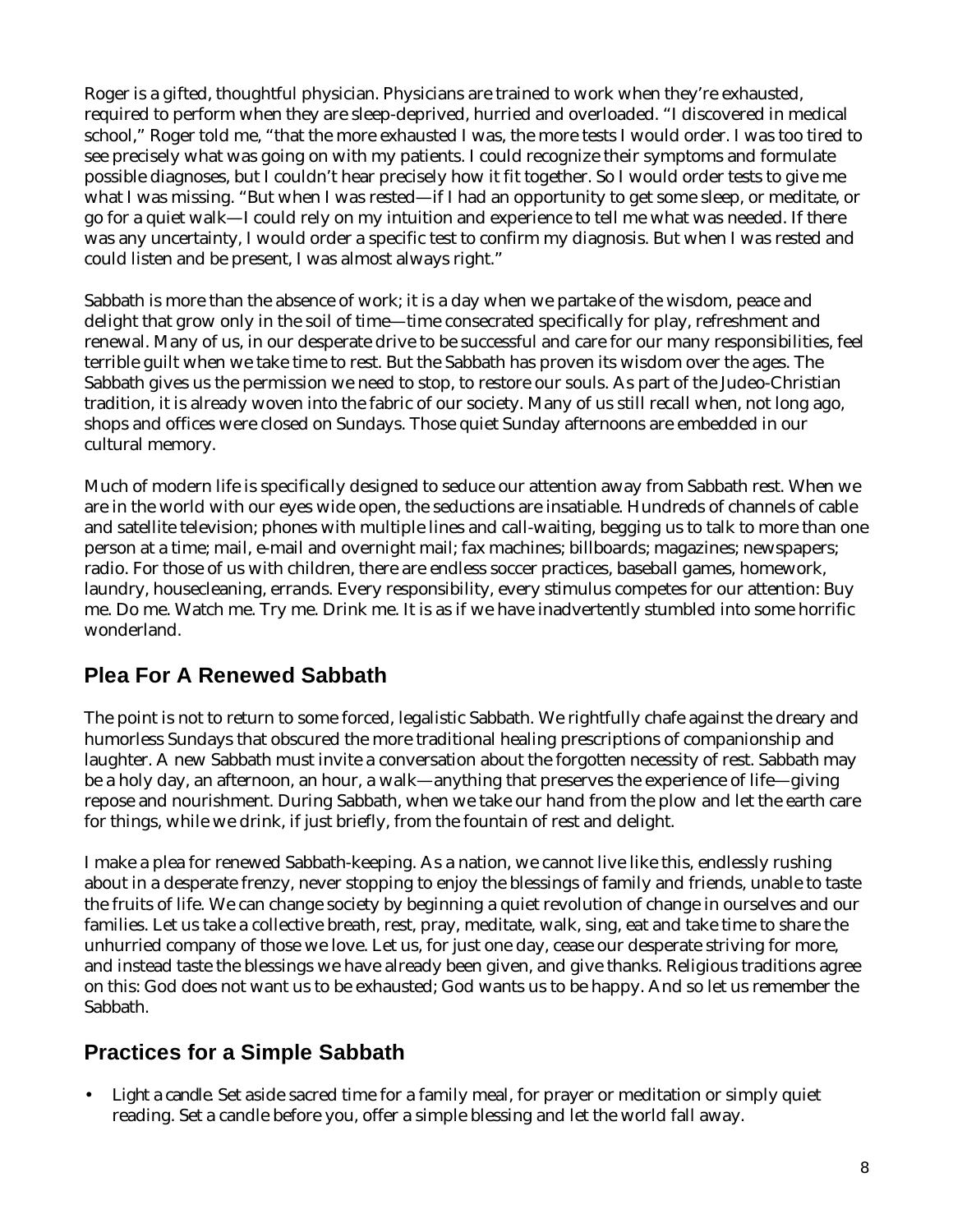- *Practice thanksgiving*. Give thanks before meals, upon rising, when going to sleep. During Sabbath, we are less concerned with what is missing and more grateful for what has already been given.
- *Bless your children*. Place your hand gently on their heads and offer your blessing. What do you most wish for them? Self-knowledge, courage, safety, joy? Let them hear your prayers for their happiness.
- *Invite a Sabbath pause*. Choose one common act—touching a doorknob, turning on a faucet or hearing the phone ring. Throughout the day when this occurs, stop and take three silent, mindful breaths. Then go on.
- *Take a walk*. Stroll slowly to nowhere in particular for 30 minutes. Let your senses guide you. Stop and observe deeply whatever attracts you—a tree, a stone, a flower. Breathe.
- *Pamper your body*. Take a guilt-free nap. Take a leisurely bath with music, special scents, candles. Make love with your spouse. Walk barefoot in the grass. The Sabbath is a day of delight.
- *Create a Sabbath box*. Put your to-do list, your keys, your wallet—anything you don't need in Sabbath time—into the box. Or write down a particular worry or concern and drop it in. Just for now, let it go.
- *Turn off the telephone*. Or the computer, the TV, the washer and dryer. Create a period of time when you will not be disturbed or seduced by what our technologies demand of us.
- *Prepare a Sabbath meal—or a Sabbath cup of tea*. Even if you are alone, you can choose foods you love, put flowers on the table, take time to enjoy every dish, give thanks for the bounty of the earth.
- *Seek companionship*. One of the most precious gifts we can offer is to be a place of refuge, a Sabbath for one another. Ask for companionship when you lose your way. Give quiet time and attention to others.
- *Reset your inner compass*. Make a list of the values and principles that guide your life—both those you follow and those you would like to follow. Speak them aloud, alone or with loved ones.
- *Surrender a problem*. The Sabbath reminds us that forces larger than ourselves are at work healing the world. Imagine that these forces already know how to solve your problem. Turn it over to their care.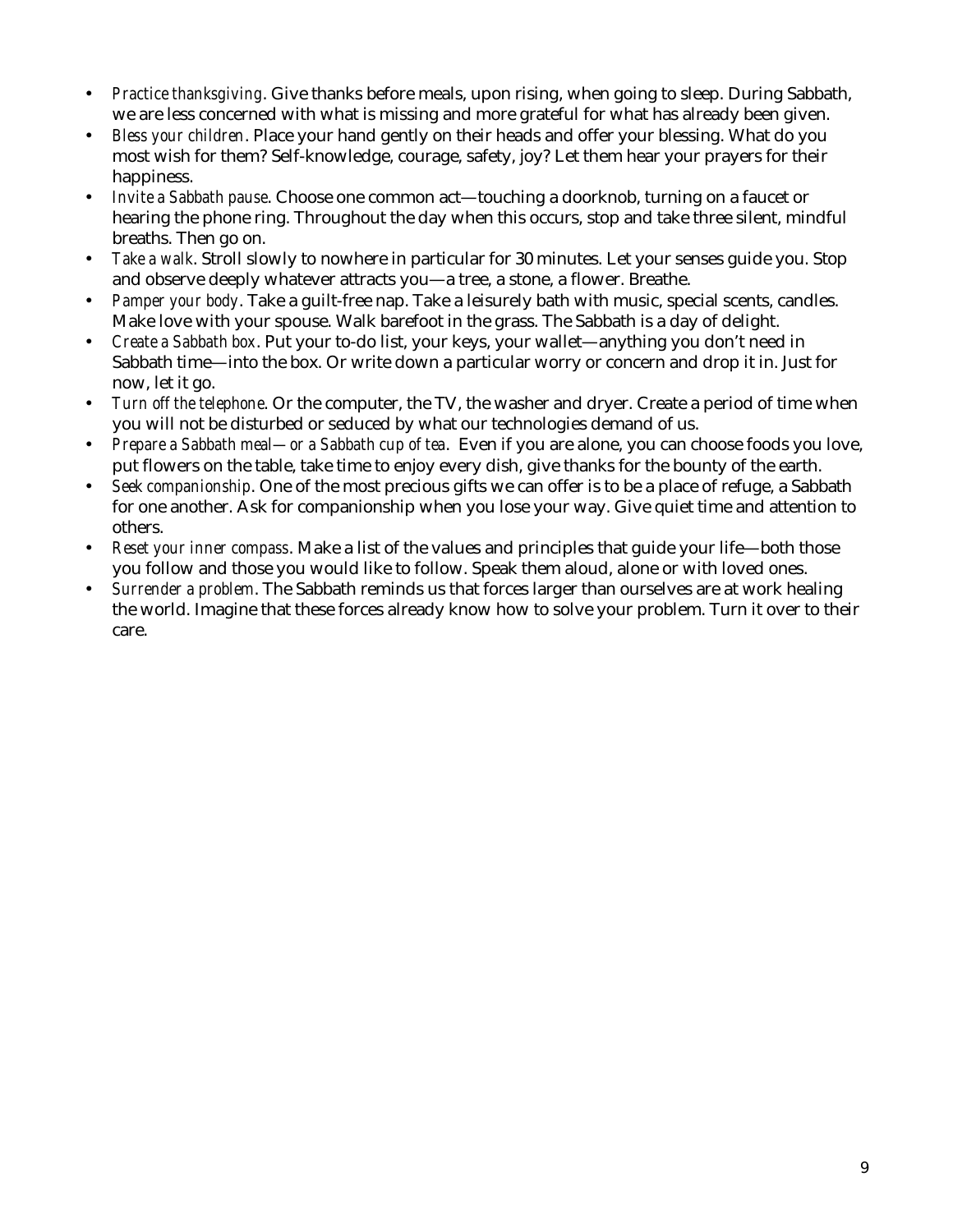# **Developing a Sabbath Practice**

## **1. Saying "No" – What to Exclude**

You can begin shaping your Sabbath practice by deciding what should be excluded from this day and what should be included. There are three categories of things that we do well to exclude from our Sabbath.

- 1. *Work*: What constitutes work for us? We must commit ourselves to not doing these things on the Sabbath. We need to identify the challenge and temptations related to our work and establish clear boundaries to protect Sabbath time.
	- *How can you say "No" to work on the Sabbath?*

- 2. *Buying and selling*: If we are out buying, selling and engaging in the world of commerce, it means someone has to work and we are contributing to it. It feeds our consumerism, an aspect of life in our culture that needs rest on the Sabbath.
	- *How can you say "No" to buying and selling on the Sabbath?*

- 3. *Worry*: The Sabbath is an invitation to rest emotionally and mentally from things that cause worry and stress, such as budgets, major decisions, and planning the week ahead. If we observe Sabbath on Sunday, perhaps Sunday evening after dinner is a time when, from a place of rest, we can engage in some of the decision-making that needs to be done.
	- *How can you say "No" to worry on the Sabbath?*

 **Suggestion**: Prepare a "Sabbath box" or "Sabbath basket." Each Saturday evening, put all the things you don't need in order to observe the Sabbath into the box or basket. This might include cell phones, credit cards, pagers, and so on. Put work projects and homework in the box, as well; you can take them out again on Sunday evening.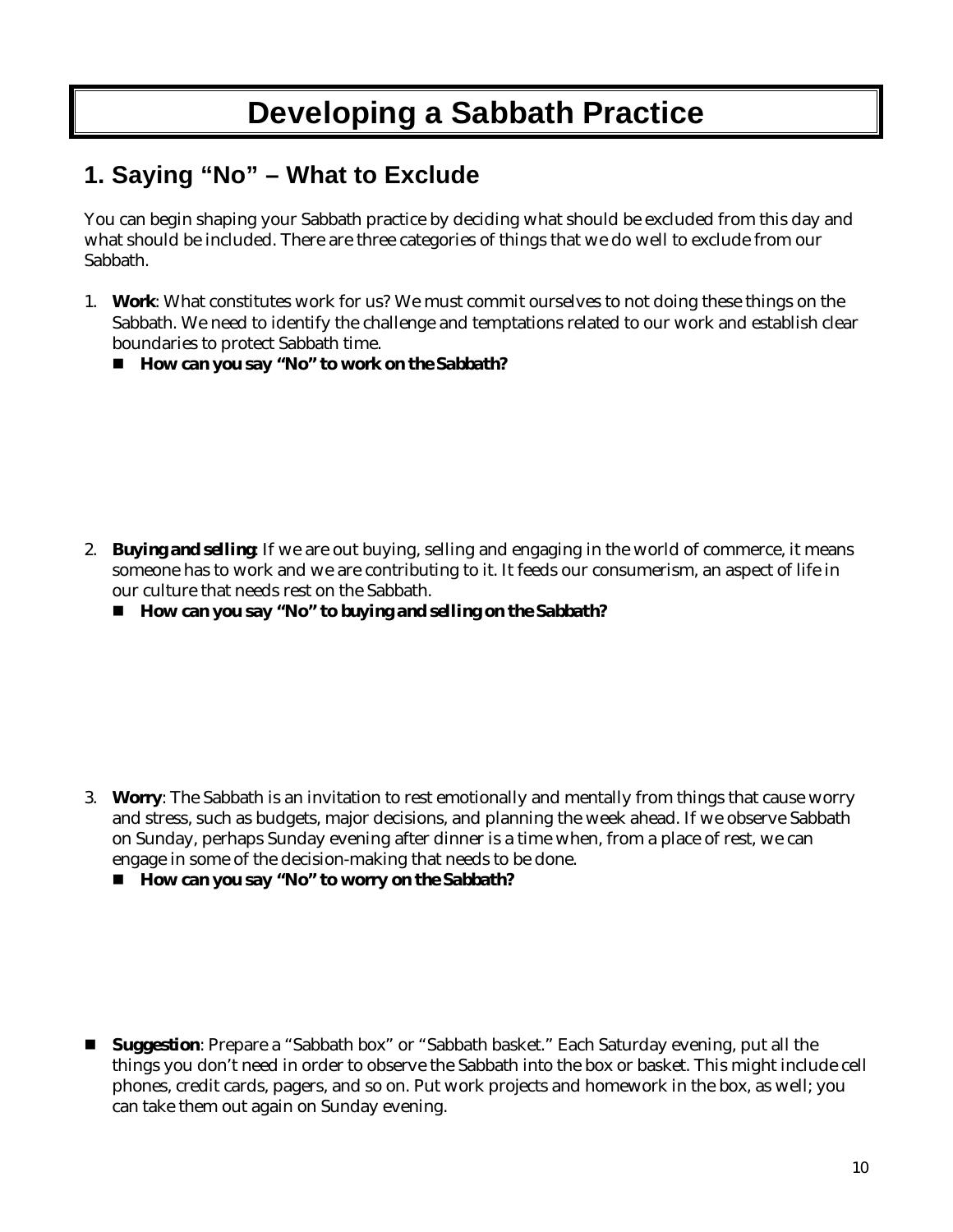## **2. Saying "Yes" – What to Include**

What is to replace all that we are excluding from our Sabbath practice? The simple answer is, whatever delights you and replenishes you. Consider the following three things to include in your Sabbath practice.

- 1. *Resting the body*. What are the activities that rest and replenish your body? The invitation of Sabbath time is to replace the time you would normally spend working with activities that you find restorative, such as a walk or other physical exercise, eating your favorite foods, reading, and listening to music.
	- *How can you say "Yes" to resting the body on the Sabbath? What types of activities can you do?*

- 2. *Replenishing the spirit*. Another invitation of the Sabbath is to pay attention to what replenishes the spirit, and choose only those activities that renew you and bring you joy. Find personal activities that replenish the spirit: silence, reading, dancing, and listening to music. Find activities for the whole family that replenish the spirit: a special meal, recreation, games, sharing stories, gathering with relatives and friends.
	- *How can you say "Yes" to replenishing the spirit on the Sabbath? What types of activities can you do?*

- 3. *Restoring the soul*. Perhaps the deepest refreshment is the invitation to renew the soul through worship and quiet reflection. This is the part of us that gets most lost during the workweek, which is governed almost completely by the value of productivity. In addition to personal activities, such as silence and prayer, identify rituals or shared activities that create a spirit of reverence for God on this day such as a special meal with a Scripture reading and time to go around the table and talk about where God seemed particularly present with you during the week. Light a candle to mark the Sabbath day.
	- How can you say "Yes" to restoring the soul on the Sabbath? What types of activities can you *do?*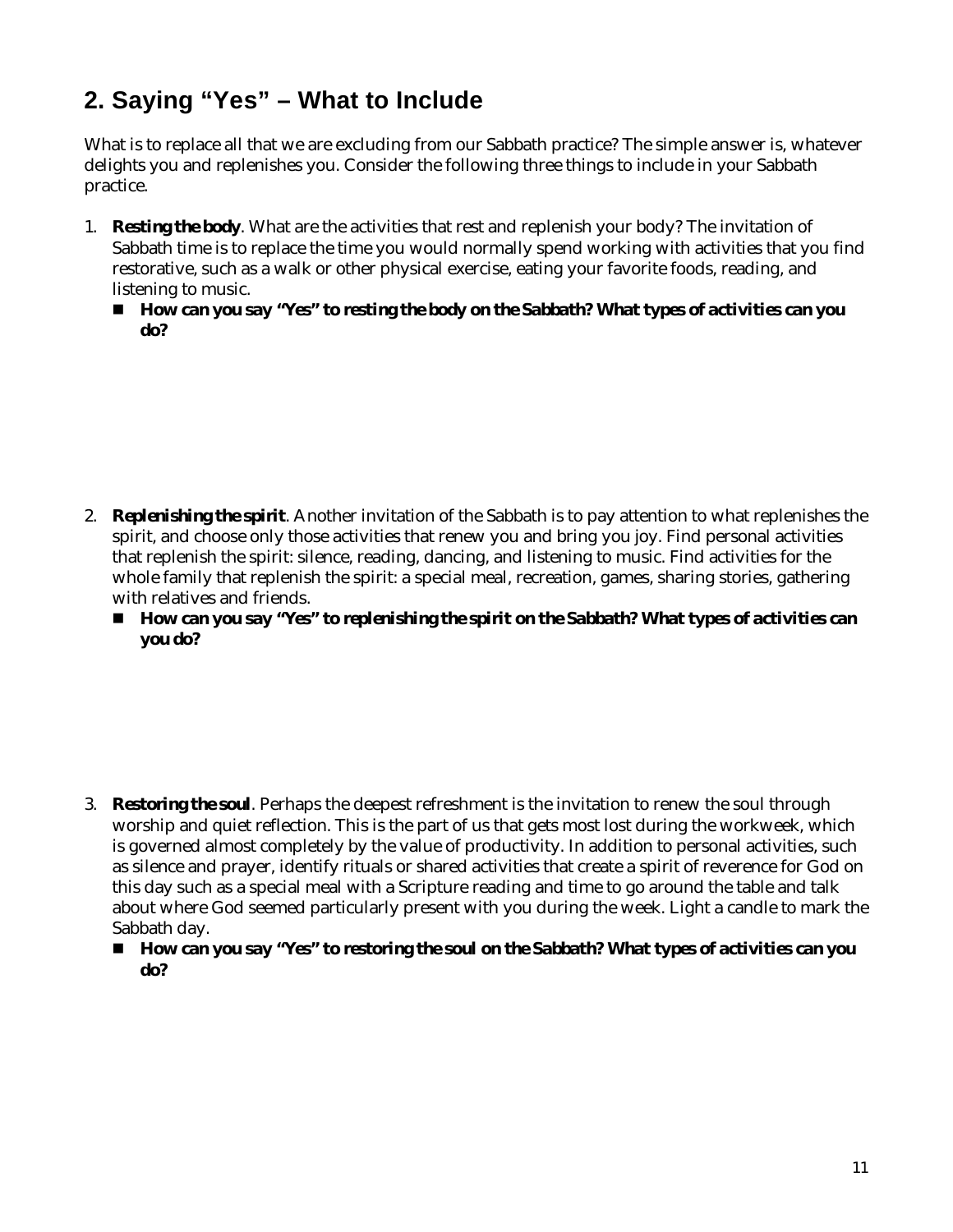## **A Month of Sundays Reflecting on Your Sabbath Practice**

## **First Sunday**

Take time at the end of the day to record your individual and/or family activities for the day.

- Which activities fit in the "exclude" category?
- Which fit in the "include" category?
- Resolve:
	- $\checkmark$  to attend Sunday worship for the next three Sundays
	- $\checkmark$  to eliminate one activity from your "exclude" list for next Sunday
	- $\checkmark$  to add one activity from the "include" list for next Sunday

## **Second Sunday**

Reflect on your activities today.

- What activities remain in the "exclude" category?
- How did the changes in your activities enhance your well-being?
- What activity from the "include" list will you add for next Sunday?
- $\blacksquare$  How will these choices help you adopt a Sabbath attitude that helps keep your life in balance?

## **Third Sunday**

Reflect on your activities today.

- What remains to be excluded?
- What activity will you add or enhance to complete the "include" list next week?

### **Fourth Sunday**

After observing a month of Sundays in Sabbath attitude.

- Have your changes allowed for rest and renewal of body, mind, spirit?
- $\blacksquare$  How has your spiritual life grown?
- How have your changes brought you to a new understanding of Sabbath?
- What changes will you resolve to make a permanent part of your life?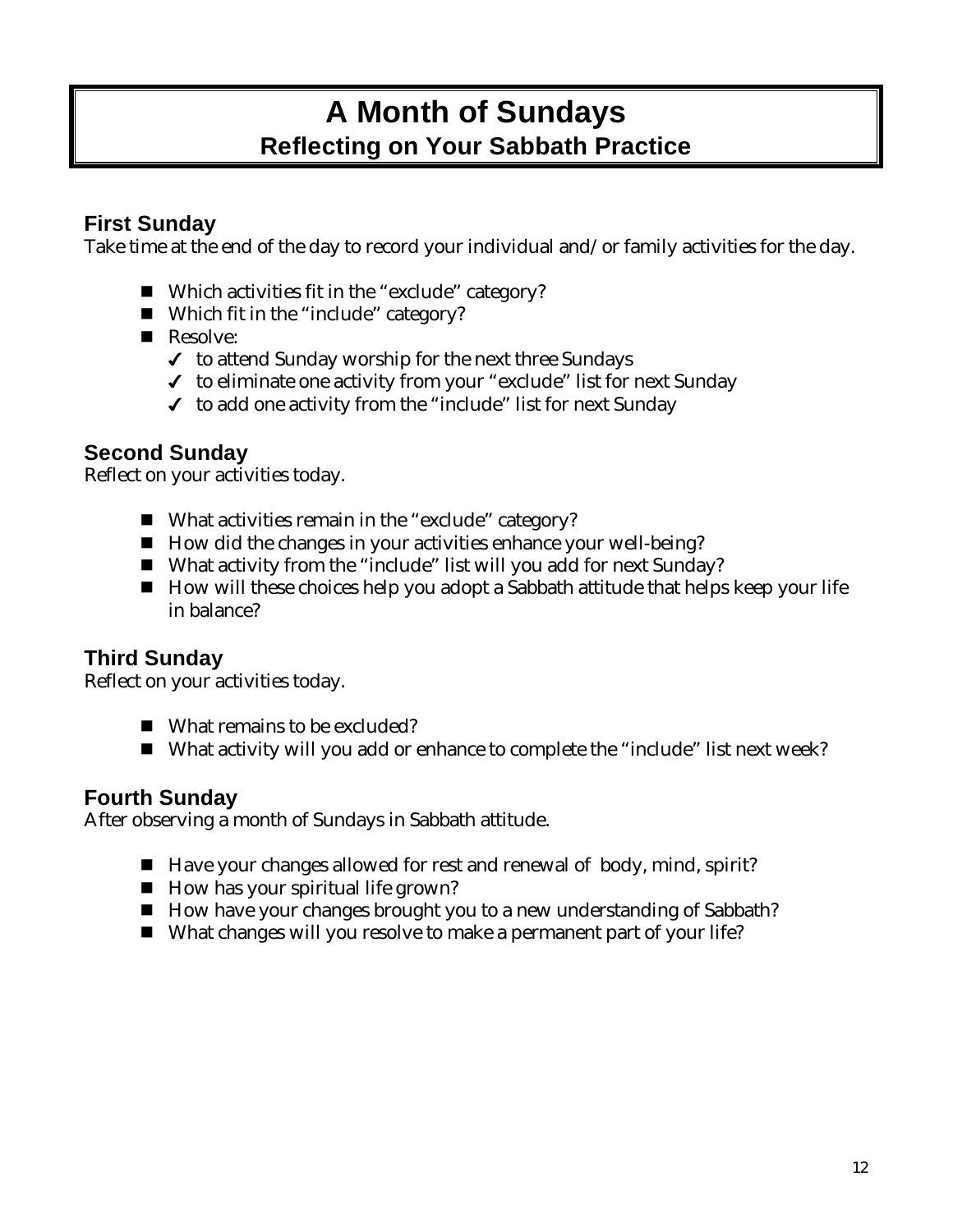# **Resources for the Christian Practice of Keeping Sabbath**

## **Resources for Exploring Sabbath**

*Living the Sabbath: Discovering the Rhythms of Rest and Delight.* Norman Wirzba. Grand Rapids: Brazos Press, 2006.

Our traditional understanding of Sabbath observance is resting from our otherwise harried lives one day a week. Norman Wirzba leads us deeper into the heart of Sabbath with a holistic and rewarding interpretation of what true Sabbath-keeping can mean in our lives today. Wirzba teaches that Sabbath is ultimately about delight in the goodness that God has made—in everything we do, every day of the week. He then shows how this understanding of Sabbath teaching has the potential to elevate all our activities so that they bring honor to God and delight to the world. With practical examples, Wirzba unpacks what that means for our work, our homes, our economy, our schools, our treatment of creation, and our churches.

*Practicing Our Faith: A Way of Life for a Searching People*. Dorothy C. Bass, Editor. San Francisco: Jossey-Bass, 1998.

Dorothy Bass and the other contributors to this multi-denominational collection show how they can shape a faithful way of life during challenging times at work, at home, and in the community. This book explores the stuff of everyday life, placing ordinary activities in a biblical and historical context, and discovering in them opportunities to realize God's active presence in life. This is the first book in the Christian practices series and describes twelve practices of the Christian life. The practices include: Honoring the Body, Hospitality, Household Economics, Saying Yes and Saying No, **Keeping Sabbath**, Testimony, Discernment, Shaping Communities, Forgiveness, Healing, Dying Well, and Singing Our Lives.

*Receiving the Day: Christian Practices for Opening the Gift of Time.* Dorothy C. Bass. San Francisco: Jossey-Bass, 2001.

Dorothy Bass invites readers into a way of living in time that is alert to both contemporary pressures and rooted ancient wisdom. She asks hard questions about how our injurious attitude toward time has distorted our relationships with our innermost selves, with other people, with the natural world, and with God. Receiving the Day offers a language of attention, poetry, and celebration. Bass encourages us to reevaluate our understanding of the temporal and thereby to participate fully in the Christian practice of knowing time as God's gift. Embraced in this way, time need not be wrestled with each day. Instead, time becomes the habitation of blessing.

*Sabbath: Finding Rest, Renewal, and Delight in Our Busy Lives.* Wayne Muller. New York: Bantam Books, 2000.

"Sabbath time can be a revolutionary challenge to the violence of overwork, mindless accumulation, and the endless multiplication of desires, responsibilities, and accomplishments. Sabbath is a way of being in time where we remember who we are, remember what we know, and taste the gifts of spirit and eternity," writes ordained minister, therapist, and best-selling author Wayne Muller. He challenges us to take a Sabbath day of rest, to set aside a Sabbath afternoon for silence, and to create Sabbath moments in our hectic weekday schedules. He is calling for a time of stillness and repose, a time for rejoicing in the goodness and holiness of life, and a time to surrender to the mystery of not-knowing. At the end of chapters on rest, rhythm, time, happiness, wisdom, and consecration, Muller includes dozens of Sabbath exercises such as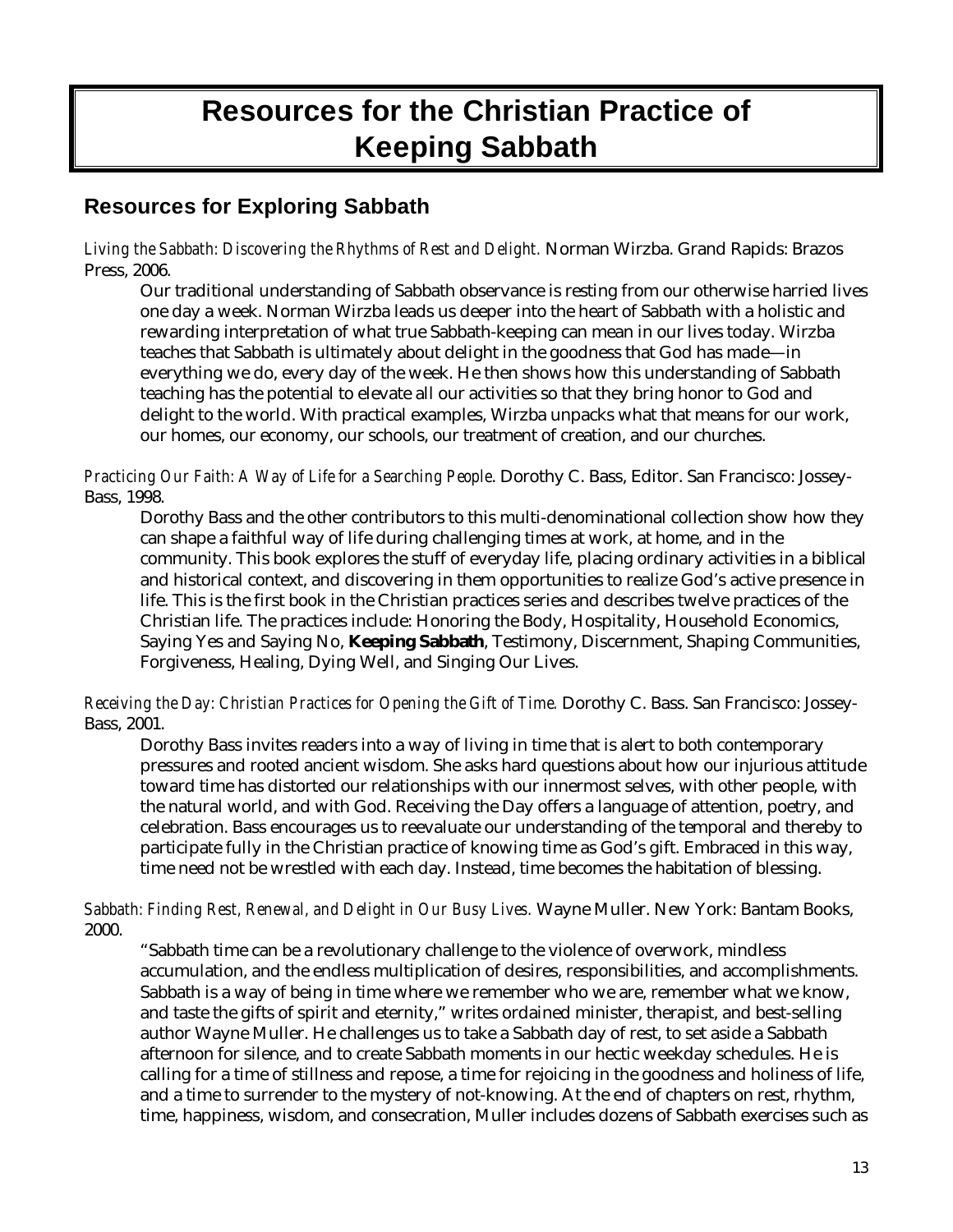taking a guilt-free nap, blessing your children, keeping a Sabbath box, creating a family altar, and thinning or letting go of possessions.

*Sabbath*. (*The Ancient Practices Series*) Dan Allender. Nashville: Thomas Nelson, 2009.

"The Sabbath is far more than a diversion; it is meant to be an encounter with God's delight," writes Dan Allender. He presents a rounded and robust overview of this day of delight. There are three core premises explored on these pages:

- The Sabbath is not merely a good idea; it is one of the Ten Commandments. Jesus did not abrogate, cancel or annul the idea of the Sabbath.
- The Sabbath is a day of delight for humankind, animals, and the earth; it is not merely a pious day and it is not fundamentally a break, a day off, or a twenty-four hour vacation.
- The Sabbath is a feast day that remembers our leisure in Eden and anticipates our play in the new heavens and earth with family, friends, and strangers for the sake of the glory of God.

Allender believes that the ancient art of Sabbath is practiced when we have a day of wonder, delight, and joy; or another way of putting it is "to have a play day with God and others." Celebrating the Sabbath includes five elements which are outlined in successive chapters. In "Sensual Glory," Allender challenges to see this day as an opportunity "to experiment with beauty that teases your hunger to know more glory." In a chapter on "Communal Feast," the author spells out the process of entering the joy of the Sabbath with an emphasis on beauty and communal togetherness. In the last three chapters, Allender offers ways to act out the Sabbath in ritual and symbols in order to sample peace, abundance, and joy; to open the heart to meditation and prayer as a part of silence; and to honor justice by celebrating repentance and delight in its fruit—freedom. He concludes:

*Sacred Rhythm: Arranging Our Lives for Spiritual Transformation.* Ruth Haley Barton. Downers Grove, IL: InterVarsity Press, 2006.

Spiritual disciplines are activities that open us to God's transforming love and the changes that only God can bring about in our lives. Picking up on the monastic tradition of creating a "rule of life" that allows for regular space for the practice of the spiritual disciplines, *Sacred Rhythms* takes you more deeply into understanding seven key disciplines along with practical ideas for weaving them into everyday life. Each chapter includes exercises to help you begin the practices—individually and in a group context. The spiritual disciplines include: Solitude, Scripture, Prayer, Honoring the Body, Self-Examination, Discernment, and **Sabbath**. The final chapter, A Rule of Life, puts it all together in a way that will help you arrange your life for spiritual transformation.

## **Resources for Sabbath Practice**

(*For additional Sabbath resources, see the lists for other practices, such as Eating Well, Praying, and Reading the Bible*.)

*At Home with God: Family Devotions for the School Year.* Anne Broyles, Marilyn Brown Oden, Elizabeth Lynd Escamilla, Paul Lynd Escamilla. Nashville: Upper Room Books, 2002.

Many of today's families struggle in nurturing their children in the Christian faith beyond attending church services. Finding time at home to talk together about faith can be challenging when so much else demands attention. *At Home with God* gives families with school-age children (ages 6 to 11) solid spiritual help. Designed to bring a family together in worship at home for 10 to 15 minutes each day, the devotions require little to no advance preparation and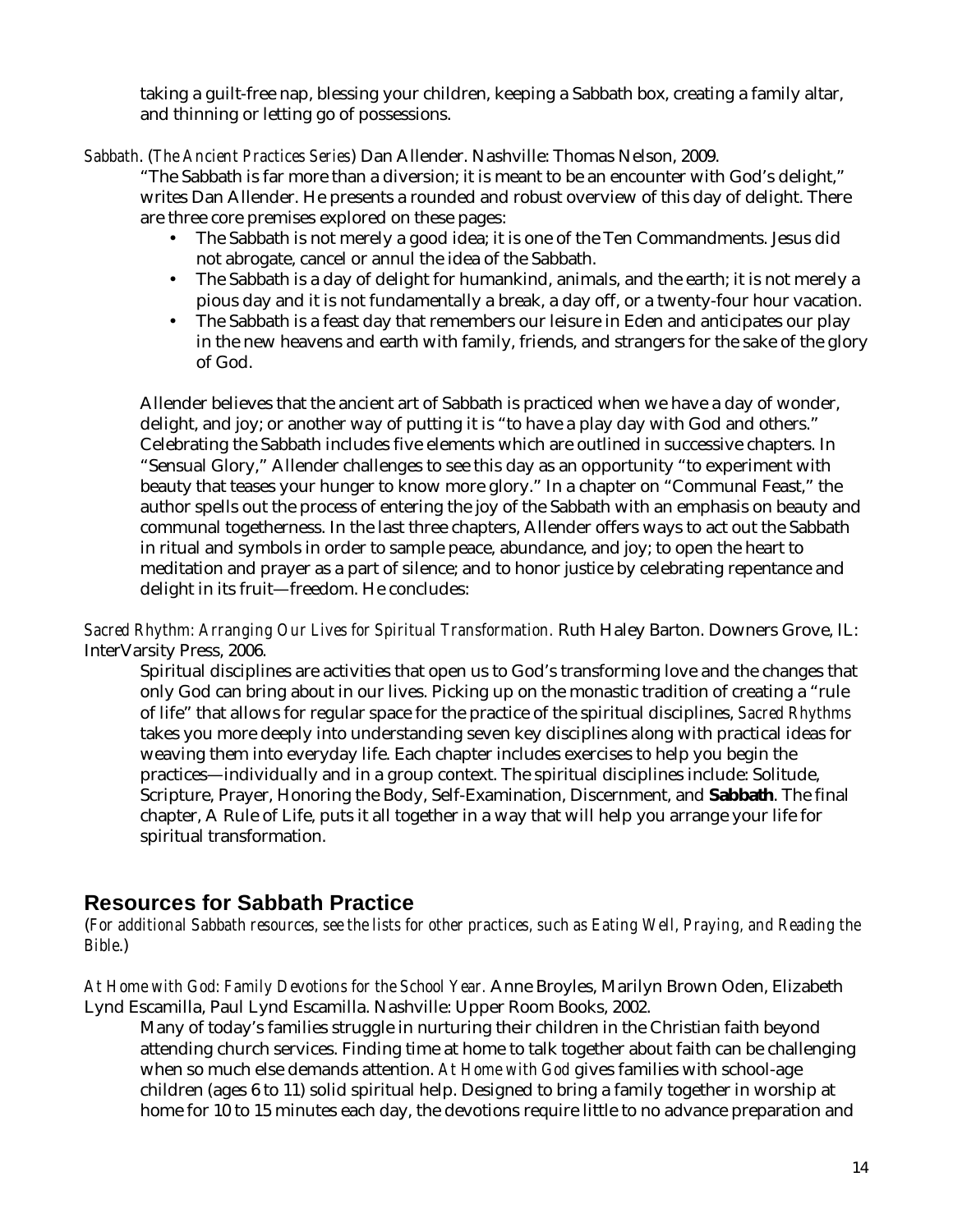speak to families large and small. You'll find in this book's pages for the days from September through May:

- daily devotions based on specific scriptures
- prayers and litanies to say and learn together
- stories and activities to share
- songs to sing with familiar melodies
- colorful illustrations and symbols to direct young readers
- articles to help adult family members prepare

*At Home with the Word: Sunday Scriptures and Scripture Insights*. (Annual) Chicago: Liturgy Training Publications.

For each Sunday of the liturgical year the book provides the three Scripture readings and psalm, insights into the readings written by Scripture scholars, and suggestions for putting the readings into practice in daily life.

*The Blessing Candles: 58 Simple Mealtime Prayer-Celebrations*. Gaynell Bordes Cronin and Jack Rathschmidt. Cincinnati: St. Anthony Messenger Press, 2000.

Each of the 58 prayer-celebrations include a gathering prayer, the lighting of two candles, a reading and a prayerful response to it, reflection questions and a sending prayer. These mealtime rituals are organized into several categories: Blessings for Everyday, Blessings for Special Needs, Blessings for Special Occasions, and Blessings for the Year.

*Bringing Home the Gospel—A Weekly Journal for Catholic Parents.* (3 Volumes: Matthew, Mark, and Luke). Cincinnati: St. Anthony Messenger Press, 2006, 2007, 2008.

*Bringing Home the Gospel* is designed for busy parents who want to share the faith with their family and reflect on their spiritual journey. Each week, parents will find a reflection based on a Sunday Gospel. These reflections will help bring the Word of God home and apply it to life and help parents grow in their relationship with God as individual and as parent. "Family Response" questions or suggestions give parents an opportunity to talk with children about God and the things that are important to the family. There's plenty of room for parents to journal and record on how the Gospel reading touches them in a particular way or relates to something significant happening in their life.

*Celebrate Life: Rituals for Home and Church.* Peter Young. Cleveland: United Church Press, 1999.

This book offers meaningful celebrations to help families deepen their sense of God's empowering presence and strengthen the relationship between one's own family and the larger family of faith. This guide for family worship offers rituals for times of growth, new life, significant change, uncertainty, loss, separation, and more; and rituals for milestones and other special times in life.

*Celebrating at Home: Prayers and Liturgies for Families.* Deborah Alberswerth Paden and Laura Loving. Cleveland: United Church Press, 1998.

This easy-to-use, hands-on resource includes a variety of rituals, prayers, and liturgies throughout the liturgical year, organized into Prayers for Daily Life, Seasonal Celebrations, and Life Transitions. The book is designed to help families connect their everyday lives with their faith.

*FaithTalk: Four Keys.* Bloomington, MN: The Youth and Family Institute, 2008. [www.tyfi.org] These brand new FaithTalk® cards will inspire your family to live out The Institute's Four Key faith practices every day! Designed to keep your faith active and alive, each discussion card poses a question focusing on one of these four areas of spiritual development: 1) Caring